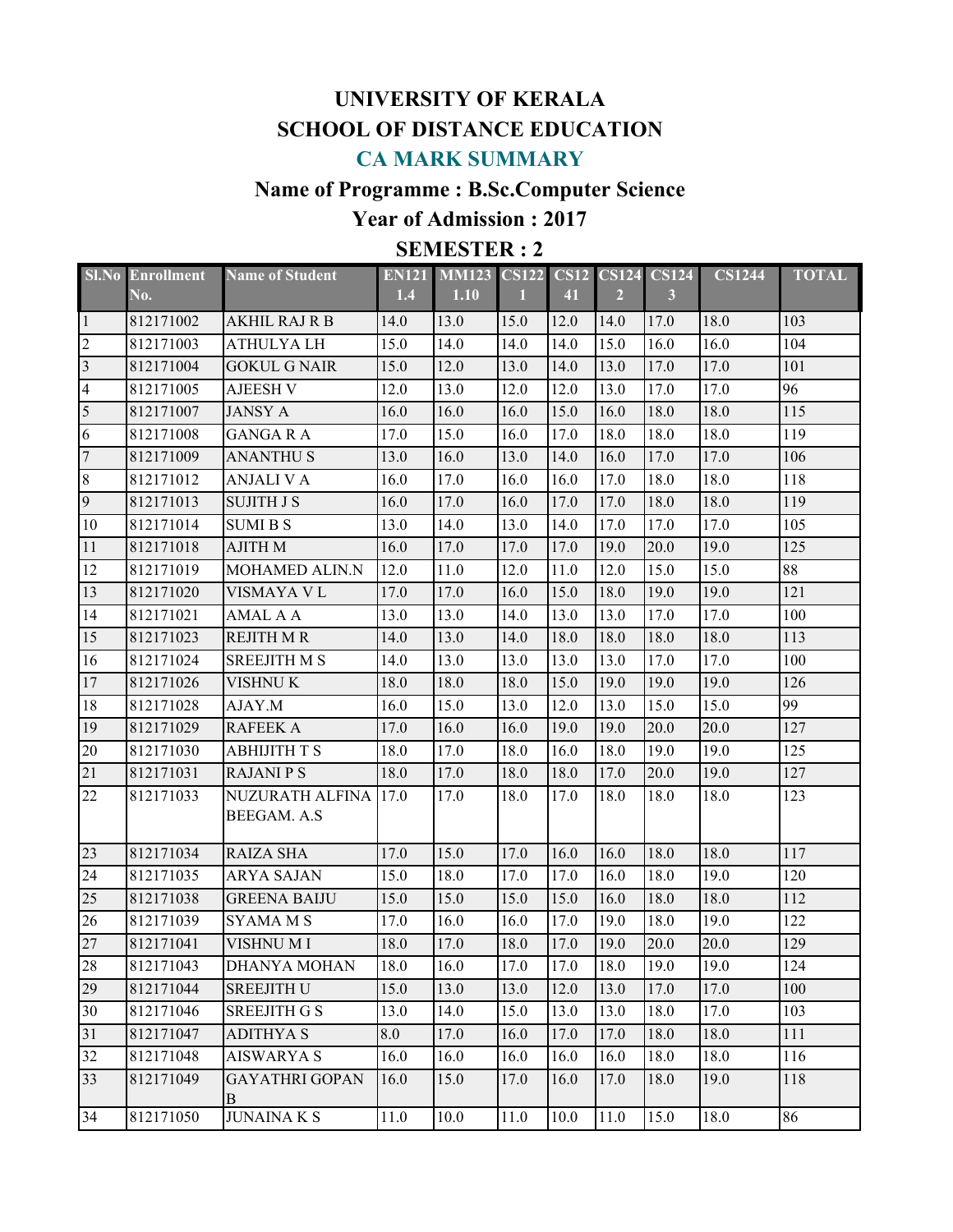| 35 | 812171053 | <b>ANANDHUSS</b>                  | 15.0 | 16.0 | 15.0 | 15.0 | 16.0 | 18.0 | 18.0 | 113            |
|----|-----------|-----------------------------------|------|------|------|------|------|------|------|----------------|
| 36 | 812171055 | <b>ARUN A</b>                     | 17.0 | 17.0 | 17.0 | 15.0 | 18.0 | 20.0 | 19.0 | 123            |
| 37 | 812171059 | <b>SWATHY S</b>                   | 17.0 | 17.0 | 19.0 | 17.0 | 18.0 | 20.0 | 19.0 | 127            |
| 38 | 812171061 | THUSHARA S                        | 17.0 | 15.0 | 16.0 | 17.0 | 17.0 | 19.0 | 18.0 | 119            |
| 39 | 812171064 | <b>ANAS N</b>                     | 15.0 | 17.0 | 14.0 | 14.0 | 15.0 | 18.0 | 17.0 | 110            |
| 40 | 812171067 | <b>LITHIN L</b>                   | 15.0 | 16.0 | 15.0 | 14.0 | 13.0 | 18.0 | 18.0 | 109            |
| 41 | 812171068 | <b>VARUN N S</b>                  | 13.0 | 15.0 | 12.0 | 13.0 | 15.0 | 17.0 | 17.0 | 102            |
| 42 | 812171069 | <b>SANGEETHA S V</b>              | 17.0 | 17.0 | 18.0 | 16.0 | 17.0 | 19.0 | 18.0 | 122            |
| 43 | 812171070 | <b>ANANDHURS</b>                  | 18.0 | 17.0 | 17.0 | 17.0 | 19.0 | 20.0 | 19.0 | 127            |
| 44 | 812171071 | ANANDUKRISHNA.J                   | 18.0 | 18.0 | 18.0 | 16.0 | 17.0 | 20.0 | 19.0 | 126            |
| 45 | 812171072 | <b>GOKUL PM</b>                   | 17.0 | 17.0 | 16.0 | 17.0 | 18.0 | 20.0 | 19.0 | 124            |
| 46 | 812171073 | SHYAM MOHAN A                     | 18.0 | 18.0 | 18.0 | 17.0 | 18.0 | 20.0 | 19.0 | 128            |
| 47 | 812171074 | <b>ADARSH A S</b>                 | 15.0 | 16.0 | 16.0 | 15.0 | 15.0 | 17.0 | 17.0 | 111            |
| 48 | 812171075 | <b>LENIN S</b><br><b>LAWRANCE</b> | 13.0 | 15.0 | 15.0 | 13.0 | 15.0 | 17.0 | 18.0 | 106            |
| 49 | 812171077 | <b>RAJESWARI V</b>                | 18.0 | 15.0 | 15.0 | 16.0 | 16.0 | 18.0 | 18.0 | 116            |
| 50 | 812171079 | <b>DEEPA.S</b>                    | 18.0 | 18.0 | 17.0 | 15.0 | 17.0 | 19.0 | 18.0 | 122            |
| 51 | 812171080 | MUHSINA A K                       | 17.0 | 18.0 | 18.0 | 18.0 | 17.0 | 19.0 | 19.0 | 126            |
| 52 | 812171082 | <b>SOUMYARAJ B S</b>              | 15.0 | 15.0 | 14.0 | 15.0 | 15.0 | 18.0 | 18.0 | 110            |
| 53 | 812171084 | <b>VIGNESH S S</b>                | 15.0 | 15.0 | 17.0 | 15.0 | 15.0 | 16.0 | 18.0 | 111            |
| 54 | 812171086 | <b>RANJITH P G</b>                | 13.0 | 13.0 | 13.0 | 16.0 | 16.0 | 18.0 | 18.0 | 107            |
| 55 | 812171087 | RAHUL JAYAN                       | 16.0 | 16.0 | 16.0 | 14.0 | 15.0 | 18.0 | 18.0 | 113            |
| 56 | 812171088 | <b>SOUMYA C</b>                   | 18.0 | 17.0 | 18.0 | 17.0 | 17.0 | 18.0 | 18.0 | 123            |
| 57 | 812171092 | <b>ATHUL BABU</b>                 | 18.0 | 17.0 | 18.0 | 18.0 | 18.0 | 19.0 | 19.0 | 127            |
| 58 | 812171094 | <b>MEENU SATHEESH</b>             | 18.0 | 18.0 | 18.0 | 17.0 | 17.0 | 19.0 | 19.0 | 126            |
| 59 | 812171095 | <b>VISHNU S</b>                   | 18.0 | 16.0 | 16.0 | 15.0 | 14.0 | 18.0 | 18.0 | 115            |
| 60 | 812171097 | <b>ANOOPSS</b>                    | 13.0 | 14.0 | 12.0 | 15.0 | 13.0 | 17.0 | 17.0 | 101            |
| 61 | 812171098 | <b>NANDU</b><br>THULASEEDHARAN    | 15.0 | 12.0 | 13.0 | 12.0 | 13.0 | 17.0 | 17.0 | 99             |
| 62 | 812171099 | <b>GOKUL. C.R</b>                 | 18.0 | 17.0 | 16.0 | 16.0 | 16.0 | 17.0 | 18.0 | 118            |
| 63 | 812171100 | <b>ANAND B S</b>                  | 15.0 | 15.0 | 15.0 | 15.0 | 14.0 | 17.0 | 17.0 | 108            |
| 64 | 812171101 | <b>SUMI J S</b>                   | 15.0 | 15.0 | 15.0 | 15.0 | 15.0 | 18.0 | 18.0 | 111            |
| 65 | 812171102 | <b>DEEPUS</b>                     | 10.0 | 10.0 | 10.0 | 10.0 | 10.0 | 10.0 | 10.0 | 70             |
| 66 | 812171104 | <b>GOKUL G NAIR</b>               |      |      |      |      |      |      |      | $\overline{0}$ |
| 67 | 812171105 | <b>ATHULRAJ R</b>                 | 16.0 | 16.0 | 15.0 | 15.0 | 16.0 | 17.0 | 18.0 | 113            |
| 68 | 812171107 | <b>JAYASANKAR J G</b>             | 18.0 | 17.0 | 18.0 | 18.0 | 18.0 | 18.0 | 18.0 | 125            |
| 69 | 812171109 | <b>SUJEESH S</b>                  | 15.0 | 16.0 | 15.0 | 16.0 | 16.0 | 17.0 | 17.0 | 112            |
| 70 | 812171111 | <b>JAIS THOMAS</b>                | 17.0 | 16.0 | 18.0 | 16.0 | 16.0 | 18.0 | 18.0 | 119            |
| 71 | 812171112 | <b>SHARON C BEN</b>               | 16.0 | 16.0 | 16.0 | 15.0 | 17.0 | 19.0 | 18.0 | 117            |
| 72 | 812171115 | VISHNU. M.S                       | 15.0 | 15.0 | 15.0 | 15.0 | 15.0 | 17.0 | 17.0 | 109            |
| 73 | 812171116 | <b>SANGEETH S</b>                 | 17.0 | 15.0 | 15.0 | 15.0 | 15.0 | 17.0 | 17.0 | 111            |
| 74 | 812171117 | <b>BINEESH B R</b>                | 15.0 | 16.0 | 16.0 | 15.0 | 15.0 | 17.0 | 17.0 | 111            |
| 75 | 812171118 | <b>ASIF ANZAR</b>                 | 15.0 | 17.0 | 15.0 | 15.0 | 15.0 | 18.0 | 18.0 | 113            |
| 76 | 812171119 | HISANA FATHIMA J                  | 17.0 | 18.0 | 18.0 | 16.0 | 16.0 | 18.0 | 18.0 | 121            |
| 77 | 812171121 | <b>ANANDHUPS</b>                  | 12.0 | 11.0 | 11.0 | 11.0 | 11.0 | 15.0 | 15.0 | 86             |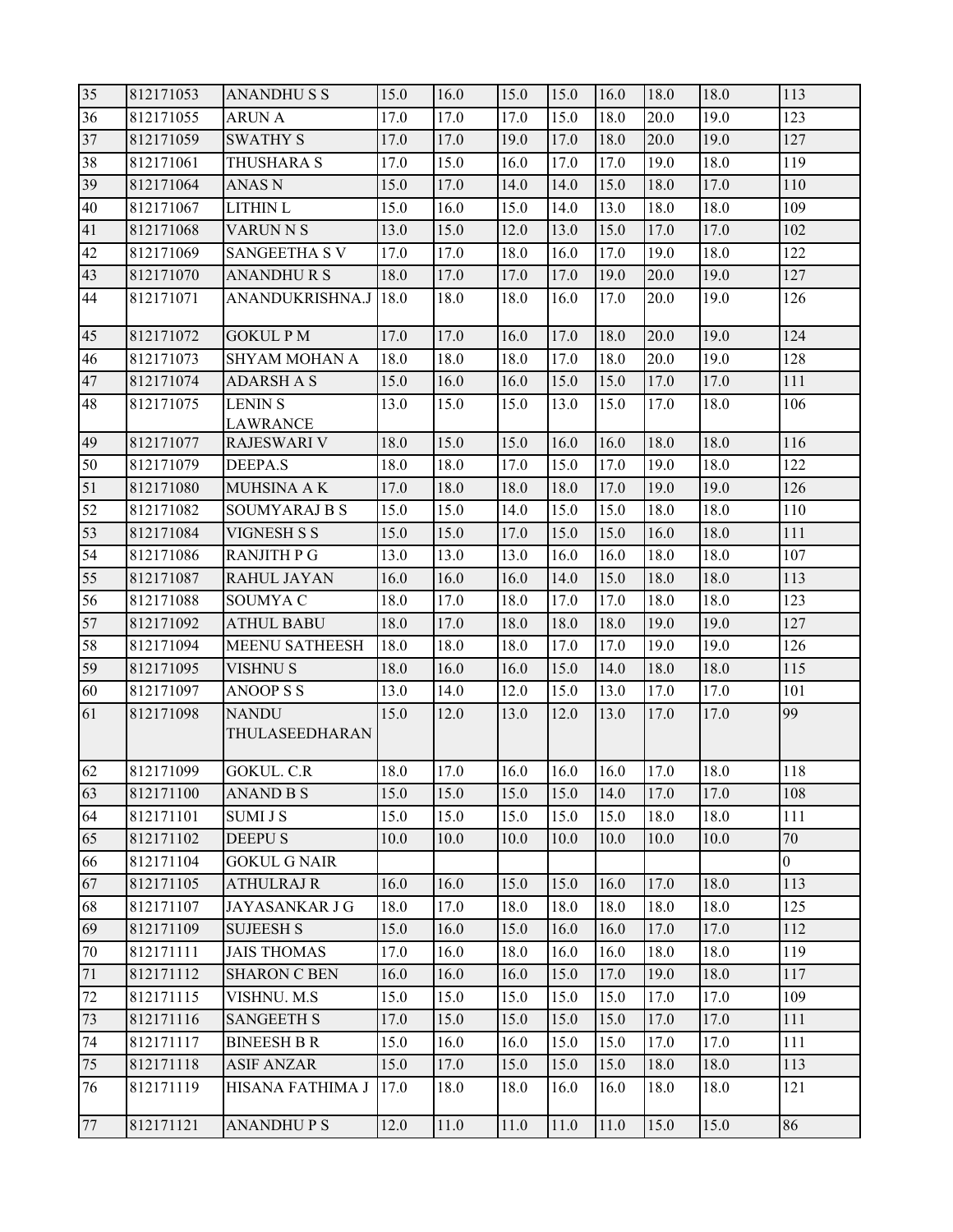| 78              | 812171123 | ANANDHAKRISHNA 14.0<br>NDA         |          | 16.0 | 13.0 | 15.0 | 15.0 | 17.0 | 17.0 | 107 |
|-----------------|-----------|------------------------------------|----------|------|------|------|------|------|------|-----|
| 79              | 812171125 | <b>KIRAN RAJ R</b>                 | 12.0     | 12.0 | 13.0 | 11.0 | 12.0 | 15.0 | 16.0 | 91  |
| 80              | 812171126 | <b>DEEPUSS</b>                     | 15.0     | 12.0 | 12.0 | 12.0 | 12.0 | 16.0 | 17.0 | 96  |
| 81              | 812171127 | <b>SHIHAS S</b>                    | 15.0     | 15.0 | 15.0 | 15.0 | 15.0 | 18.0 | 18.0 | 111 |
| $\overline{82}$ | 812171128 | MUSSAHAB FAISAL                    | 15.0     | 15.0 | 14.0 | 15.0 | 15.0 | 18.0 | 18.0 | 110 |
| 83              | 812171129 | <b>NAVANEETH</b><br><b>KRISHNA</b> | 15.0     | 13.0 | 15.0 | 15.0 | 16.0 | 18.0 | 18.0 | 110 |
| 84              | 812171130 | <b>BEENA B</b>                     | 17.0     | 18.0 | 17.0 | 17.0 | 16.0 | 18.0 | 18.0 | 121 |
| 85              | 812171131 | <b>CHANDHU R GOPAL</b>             | 15.0     | 13.0 | 12.0 | 13.0 | 13.0 | 17.0 | 17.0 | 100 |
| 86              | 812171132 | <b>CHINNUS</b>                     | 16.0     | 13.0 | 13.0 | 15.0 | 16.0 | 18.0 | 17.0 | 108 |
| 87              | 812171133 | <b>GOKUL G NATH</b>                | 12.0     | 14.0 | 15.0 | 15.0 | 14.0 | 17.0 | 17.0 | 104 |
| 88              | 812171134 | <b>HARIKRISHNAN P R</b>            | 12.0     | 15.0 | 13.0 | 13.0 | 12.0 | 17.0 | 17.0 | 99  |
| 89              | 812171135 | <b>LEKSHMI G</b>                   | 18.0     | 18.0 | 18.0 | 18.0 | 19.0 | 19.0 | 19.0 | 129 |
| 90              | 812171136 | <b>SRUTHY S NAIR</b>               | 16.0     | 17.0 | 16.0 | 15.0 | 17.0 | 18.0 | 18.0 | 117 |
| 91              | 812171138 | <b>HASNA HALEEL</b>                | 18.0     | 18.0 | 18.0 | 18.0 | 17.0 | 18.0 | 18.0 | 125 |
| 92              | 812171139 | <b>SANDRA B</b>                    | 16.0     | 18.0 | 16.0 | 15.0 | 15.0 | 18.0 | 18.0 | 116 |
| 93              | 812171141 | <b>UNAISS</b>                      | 15.0     | 14.0 | 15.0 | 15.0 | 14.0 | 17.0 | 18.0 | 108 |
| 94              | 812171143 | PRABHAKARAN S                      | 15.0     | 17.0 | 15.0 | 15.0 | 15.0 | 17.0 | 18.0 | 112 |
| 95              | 812171145 | <b>ARUNIMA M S</b>                 | 18.0     | 18.0 | 18.0 | 19.0 | 18.0 | 19.0 | 19.0 | 129 |
| 96              | 812171146 | <b>AMBIKA RU</b>                   | 10.0     | 10.0 | 10.0 | 10.0 | 10.0 | 10.0 | 10.0 | 70  |
| 97              | 812171147 | <b>ASWATHY P.NAIR</b>              | 16.0     | 16.0 | 17.0 | 17.0 | 17.0 | 19.0 | 19.0 | 121 |
| 98              | 812171148 | <b>SURANYA S</b>                   | 17.0     | 16.0 | 17.0 | 16.0 | 18.0 | 19.0 | 19.0 | 122 |
| 99              | 812171149 | REJITHA.M.R                        | 15.0     | 14.0 | 13.0 | 14.0 | 15.0 | 15.0 | 15.0 | 101 |
| 100             | 812171151 | <b>ASWATHY A L</b>                 | 18.0     | 17.0 | 16.0 | 18.0 | 17.0 | 19.0 | 19.0 | 124 |
| 101             | 812171152 | <b>MUHAMMAD</b><br>MUZAMMIL S J    | 13.0     | 14.0 | 13.0 | 13.0 | 13.0 | 15.0 | 17.0 | 98  |
| 102             | 812171153 | <b>VINAYAK M</b>                   | 16.0     | 15.0 | 16.0 | 15.0 | 16.0 | 18.0 | 18.0 | 114 |
| 103             | 812171155 | <b>VEENA R DEVI</b>                | 18.0     | 18.0 | 17.0 | 18.0 | 17.0 | 19.0 | 19.0 | 126 |
| 104             | 812171157 | ASWIN. M.C                         | $17.0\,$ | 16.0 | 17.0 | 16.0 | 16.0 | 19.0 | 19.0 | 120 |
| 105             | 812171158 | ANJU S J                           | 17.0     | 16.0 | 18.0 | 17.0 | 16.0 | 18.0 | 19.0 | 121 |
| 106             | 812171161 | <b>FAISAL P</b>                    | 13.0     | 13.0 | 12.0 | 16.0 | 15.0 | 15.0 | 17.0 | 101 |
| 107             | 812171162 | <b>ANUPAMA M</b>                   | 12.0     | 13.0 | 14.0 | 13.0 | 12.0 | 15.0 | 15.0 | 94  |
| 108             | 812171163 | VISHNU K                           | 15.0     | 14.0 | 15.0 | 15.0 | 15.0 | 17.0 | 18.0 | 109 |
| 109             | 812171164 | NAJUMA BEEGUM<br>U.                | 16.0     | 16.0 | 15.0 | 16.0 | 16.0 | 18.0 | 18.0 | 115 |
| 110             | 812171168 | <b>AKHIL ARAVINDAN</b>             | 12.0     | 15.0 | 14.0 | 13.0 | 13.0 | 17.0 | 16.0 | 100 |

**Year of Admission : 2017** *CA Mark Not Entered View* **Name Of Programme : B.Sc.Computer Science**

**SEMESTER : 2**